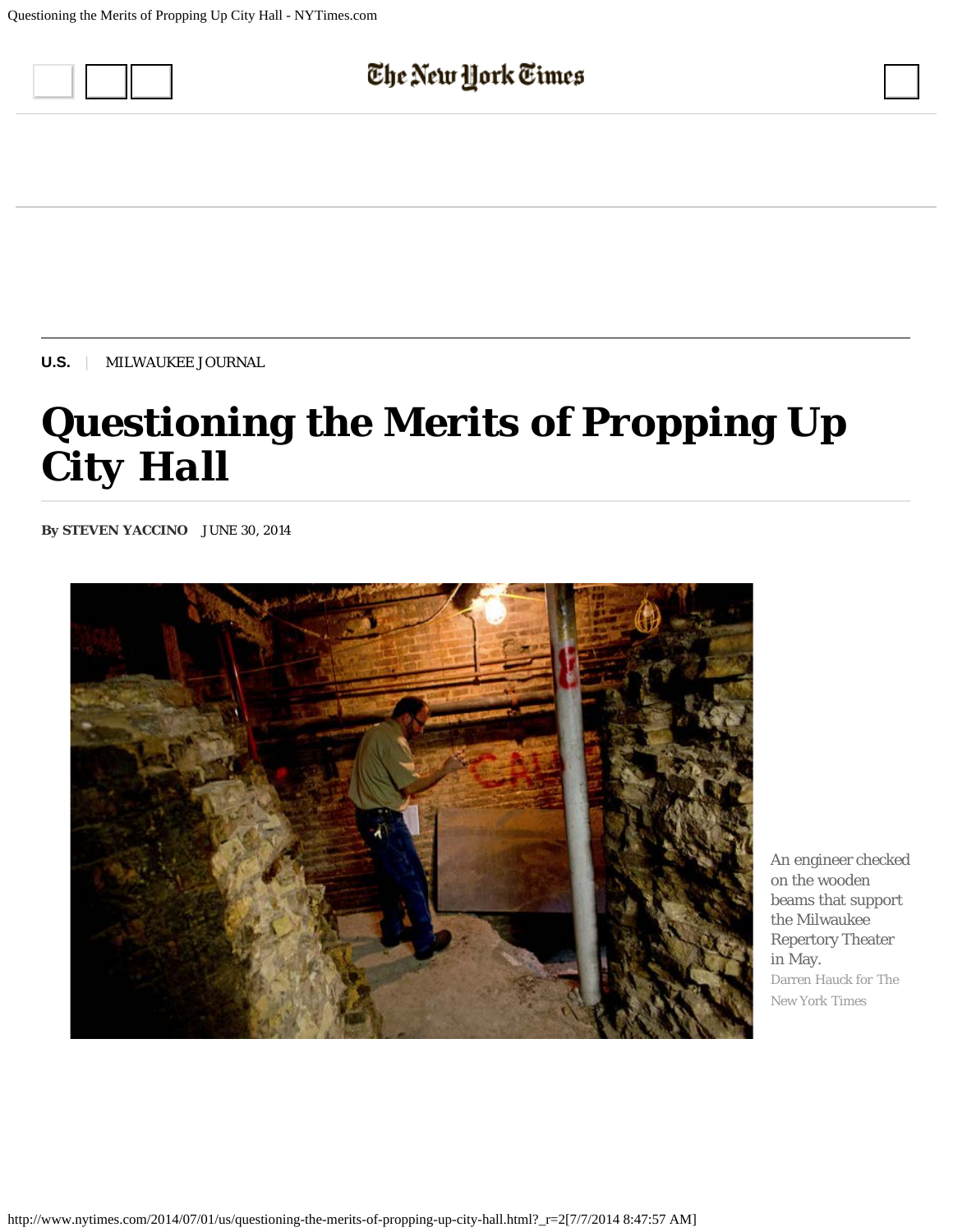MILWAUKEE — City Hall, built in the 1890s and still one of the largest of its kind in the country, is slowly sinking.

And like a cherished old home in need of constant upkeep, this historical landmark has become a perpetual money pit.

"It's a gorgeous building, and one we're certainly proud of, but it's costly to maintain," said [Michael J. Murphy](http://city.milwaukee.gov/AldermanMurphysBiogr1918.htm#.U7HKTfldW6U), an alderman who noticed an alarming crack in the wall of his office at City Hall several years ago, a symptom of its shifting foundation.

As with other century-old structures in downtown Milwaukee, the threat to this iconic building comes from below. The old wooden pilings that support the base of City Hall, timbers anchored deep into the marshy soil more than a hundred years ago, are decaying. So far, the northeast corner of the aging structure has "settled" 2.16 inches over the past three decades — a small change, but serious enough to raise concerns about the possibility of more structural problems.

Many taxpayers here have mixed feelings about the possibility of repairing the foundation, particularly after spending tens of millions of dollars to restore the building's exterior — a botched face-lift that led to more corrective work. They cannot imagine Milwaukee without the building's German Renaissance Revival architecture; its 400-foot clock tower is most fondly remembered for its role in the [opening credits](https://www.youtube.com/watch?v=mRmKzxhMzwo) of the sitcom "Laverne & Shirley." And yet, in the next breath, the same residents recite a list of social services and infrastructure needs they would rather finance.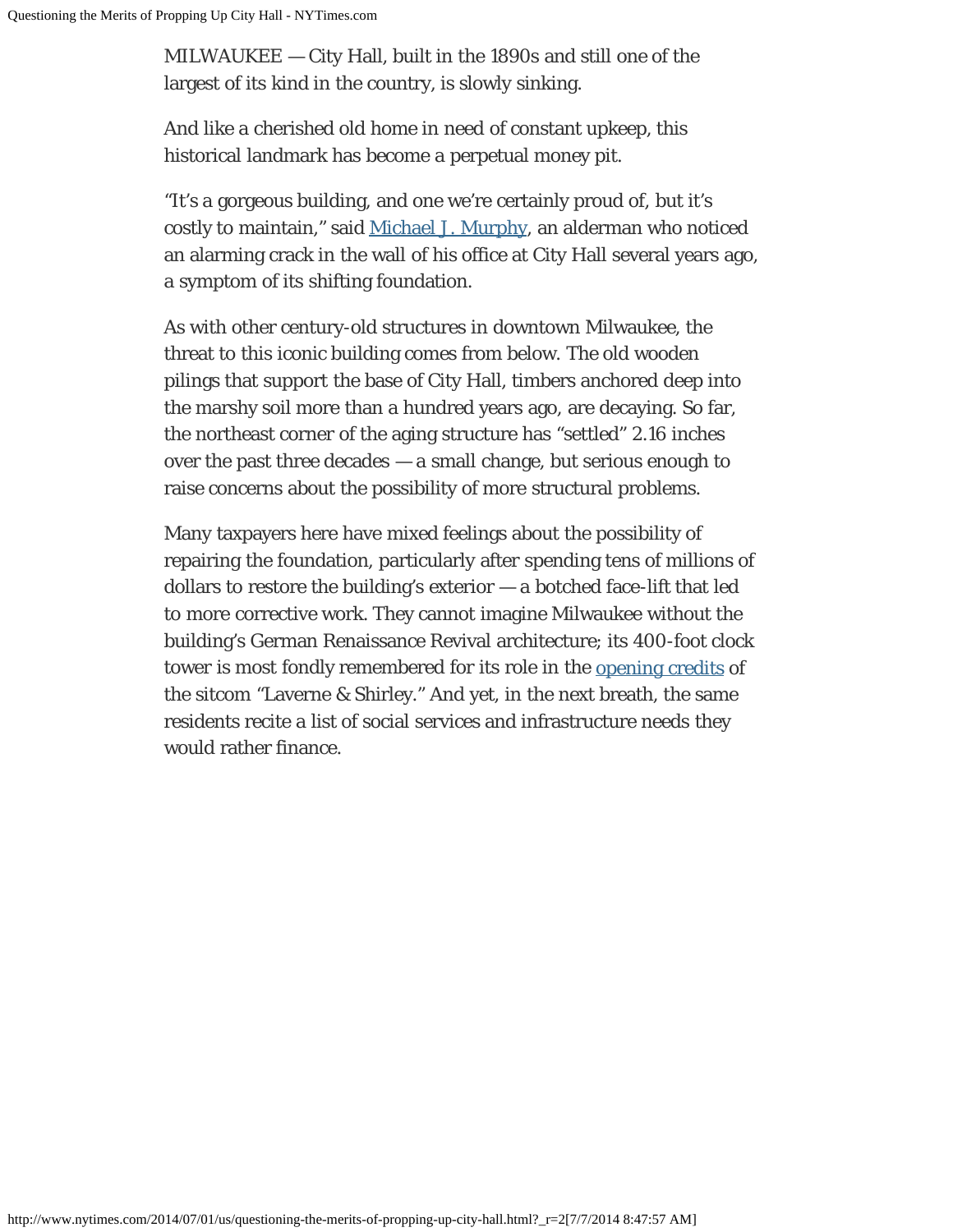

The Milwaukee City Hall, below, was built more than 100 years ago on a wooden foundation. Darren Hauck for The New York Times

"What happened to the poor?" asked Michael Thomas, a Milwaukee resident who works downtown. "This building is taking too much money."

By the time City Hall opened in 1895, having cost fledgling Milwaukee more than \$1 million, it was considered a symbol of city's status as the capital of German immigration in the United States. It was the thirdtallest structure in the country at the time, behind the Philadelphia City Hall and the Washington Monument, according to the building's successful [2005 National Historic Landmark nomination](http://www.nps.gov/nhl/find/statelists/wi/Milwaukee.pdf).

From the start, upgrades have been a constant. The clock's face was replaced after a fire in 1929. During the Great Depression, seven people jumped to their deaths from the top of an interior atrium (someone else died of a stroke after a jumper nearly landed on him), [according to the City of Milwaukee's website,](http://city.milwaukee.gov/TheHistoryofMilwauke2706.htm#.U7GNNbFZhbw) leading to the installation of protective wiring along the center rails that remained in place for half a century. The roof was replaced in the early 1970s; the skylight was restored in 1978 and again in 1997.

Then in 2006, the city embarked on an ambitious restoration of the building's exterior, costing \$76 million. Today, scaffolding again surrounds the building after a part of a terra cotta urn tumbled to the street in 2011. No one was injured, but the city settled a lawsuit with its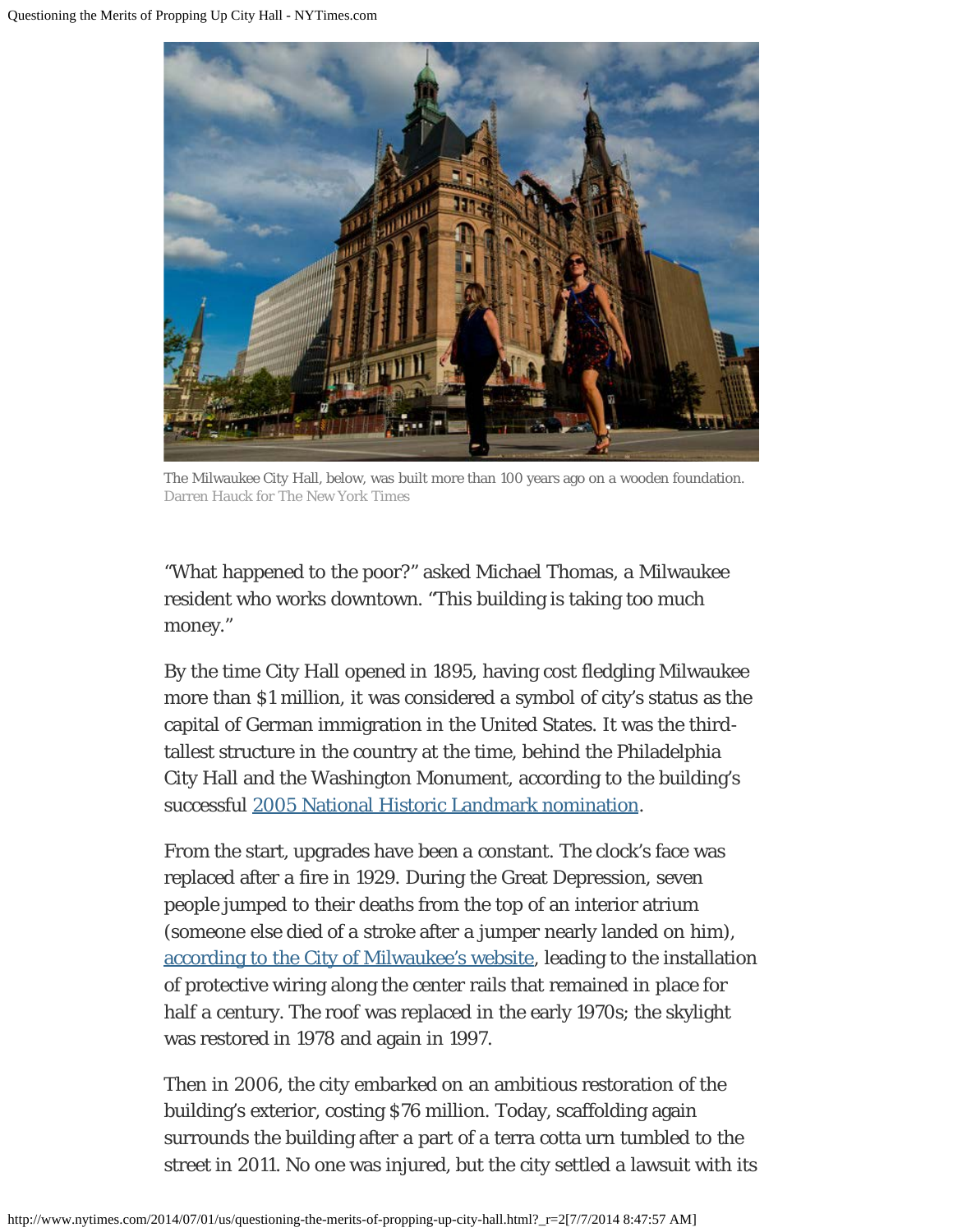contractor, who is expected to finish correcting the problem this fall.

Now concerns about the building have shifted down to the subbasement, where 41,000 tons of bricks essentially rest on centuryold wood.



A rotted beam that was removed from the Milwaukee Repertory Theater's substructure and displayed in the office of its managing director, Chad Bauman. Darren Hauck for The New York Times

"A lot of cities have made a mistake over the years and they've lost a lot of their character and their history," said Mr. Murphy, the alderman, who examined some of City Hall's rotted pilings. "We feel very strongly that this building should be around for another 100 years."

City employees have noticed cracks and shifting doorjambs since the 1980s, when officials started monitoring the building's foundation, which is supported by 2,500 wood pilings. The use of timbers was a common construction practice around the turn of the century, particularly in swampy areas like Milwaukee, but that method was replaced by modern steel and concrete foundations by the mid-1900s. When submerged in groundwater, these logs, some more than a foot thick, are said to have the strength to last centuries. But let them dry, and rotting can accelerate.

Several other old buildings in Milwaukee have encountered similar concerns, believed to be related to possible drops in groundwater levels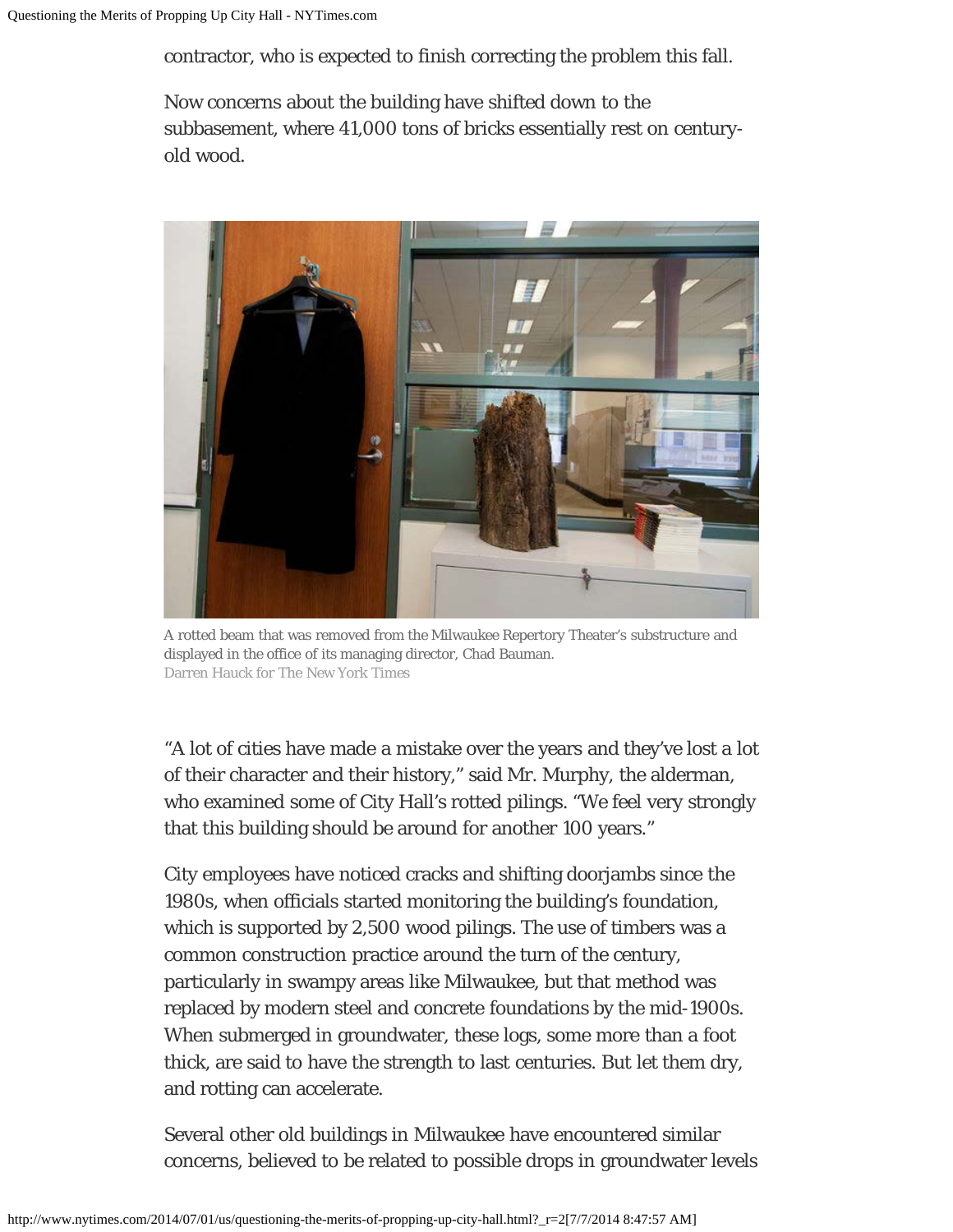and underground irrigation systems that were designed to keep timber pilings submerged in water.

There are competing theories about the lack of liquid in these other locations. One explanation points to historically low water levels in the Great Lakes in recent years. Another, [more contentious,](http://www.jsonline.com/news/milwaukee/supreme-court-orders-leaks-into-deep-tunnel-to-be-abated-b9956863z1-215988681.html) theory is that the groundwater is seeping into a deep underground sewage tunnel that runs beneath the city. Old buildings are supposed to have socalled recharge systems to keep the pilings wet, but some owners may have let those systems fall into disuse or disrepair over the years, specialists contend.

Consider the case of the [Milwaukee Repertory Theater,](http://www.milwaukeerep.com/) across the street from City Hall. Situated in an old power plant from the 1890s, the theater has dealt with slanted floors, cracked walls and doors that would not open as the building's foundation has dropped about an inch a year since 2011.



A beam that is part of original foundation is tagged to monitor the rate of sinking. Darren Hauck for The New York Times

In the theater's basement, past shelves of props and stage furniture, a gap grows between two crisscrossed metal beams that stretch overhead, supporting the floors above. As the bottom beam sinks with a section of the floor, the building's engineer has started wedging pieces of scrap wood into the space just to maintain adequate support for the ceiling.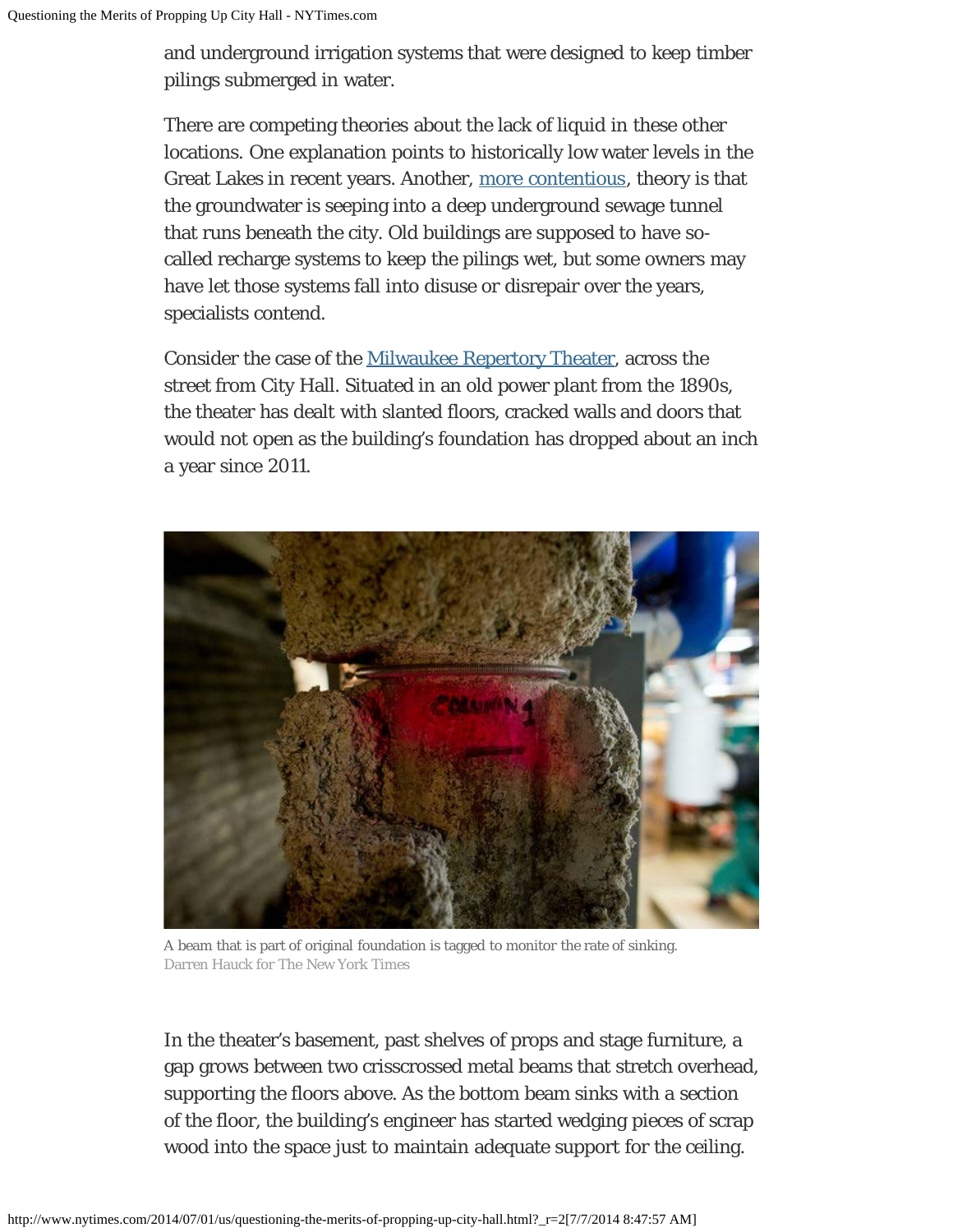"It isn't going to cause immediate danger in the next year," said Chad Bauman, the theater's managing director, who has already raised most of the \$1.75 million needed to stabilize the wood pilings with steel and cement this summer. "But it's a matter of years, not decades."

Other structures that have had similar issues include Milwaukee's downtown Boston Store and the historic Mitchell Building, both also built in the late 19th century.

[Ghassan A. Korban,](http://city.milwaukee.gov/mpw/general/MeetTheCommissioner.htm#.U7HPePldW6U) the public works commissioner for Milwaukee, declined to comment on the extent of City Hall's problem, or the fix he will recommend, until a full report is presented to elected leaders in the coming weeks. A spokeswoman for the department said the watering system under the building had always functioned properly.

Whatever the final explanation, a solution may not be cheap. As a more thorough investigation of the issue began last year, officials estimated repairs could cost the city \$15 million.

"Buildings like this are salvageable," said Dennis Barthenheier, a contractor who has used concrete to reinforce the pilings of nearly two dozen sinking structures in downtown Milwaukee. "But it's not a cheap date."

## **SITE INDEX**

**NEWS** [World](http://www.nytimes.com/pages/world/index.html) **OPINION** [Today's Opinion](http://www.nytimes.com/pages/opinion/index.html) **ARTS** [Today's Arts](http://www.nytimes.com/pages/arts/index.html) **LIVING** [Automobiles](http://www.nytimes.com/pages/automobiles/index.html) **LISTINGS & MORE [Classifieds](http://www.nytimes.com/ref/classifieds/)** 

A version of this article appears in print on July 1, 2014, on page A9 of the New York edition with the headline: Questioning the Merits of Propping Up City Hall. [Order Reprints](https://s100.copyright.com/AppDispatchServlet?contentID=http%3A%2F%2Fwww.nytimes.com%2F2014%2F07%2F01%2Fus%2Fquestioning-the-merits-of-propping-up-city-hall.html&publisherName=The+New+York+Times&publication=nytimes.com&token=&orderBeanReset=true&postType=&wordCount=1062&title=Questioning+the+Merits+of+Propping+Up+City+Hall&publicationDate=June+30%2C+2014&author=By Steven Yaccino) | [Today's Paper](http://www.nytimes.com/pages/todayspaper/index.html) | [Subscribe](http://www.nytimes.com/subscriptions/Multiproduct/lp5558.html?)